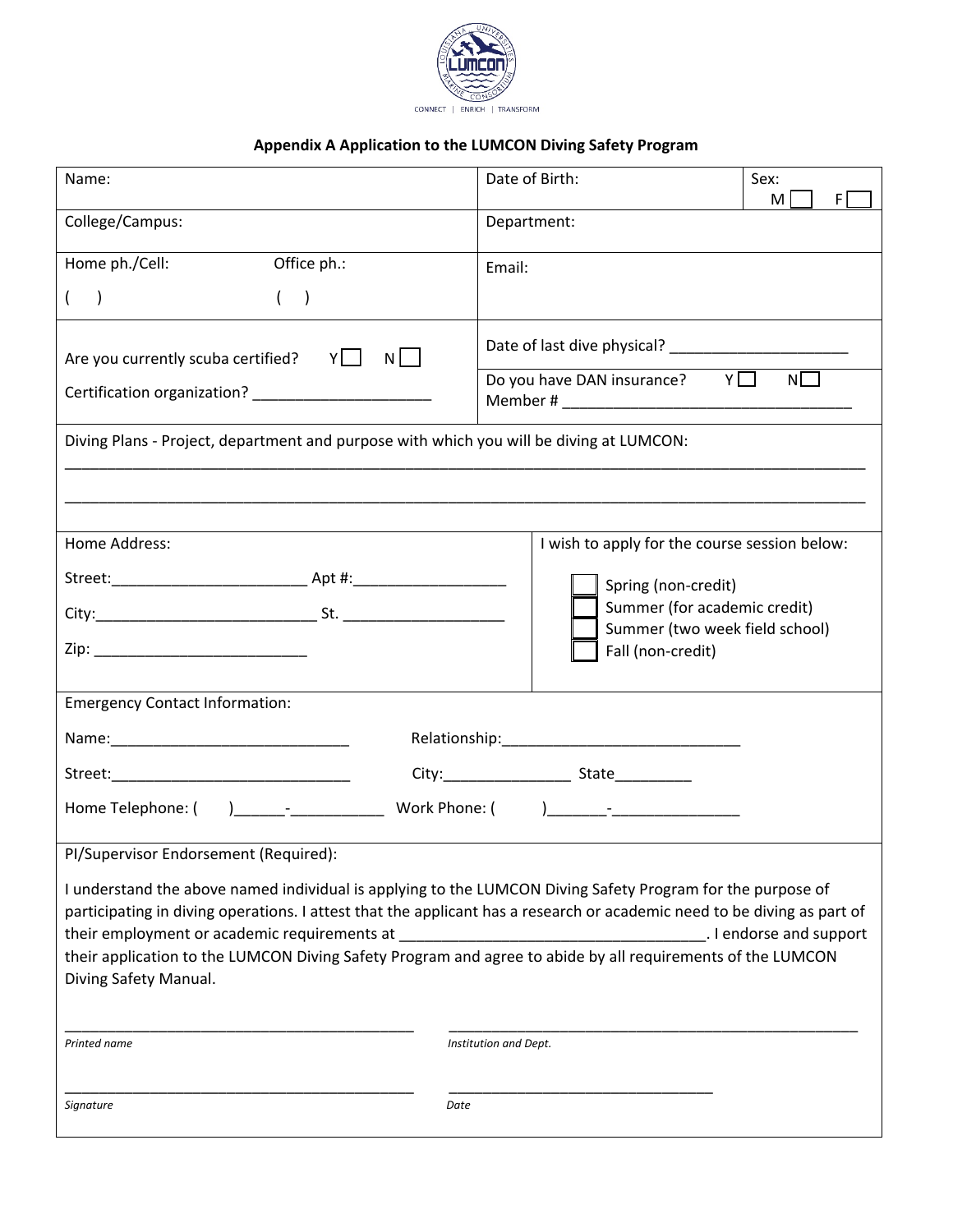

# **Previous Dive Training and Experience**

DIVE TRAINING:

| Level | Certifying | Location | <b>Total Hours</b>  |  | Date of    | Instructor name |  |
|-------|------------|----------|---------------------|--|------------|-----------------|--|
|       | Agency     |          | Lecture/Pool/Water. |  | Completion | and # if known  |  |
|       |            |          |                     |  |            |                 |  |
|       |            |          |                     |  |            |                 |  |
|       |            |          |                     |  |            |                 |  |
|       |            |          |                     |  |            |                 |  |
|       |            |          |                     |  |            |                 |  |
|       |            |          |                     |  |            |                 |  |
|       |            |          |                     |  |            |                 |  |
|       |            |          |                     |  |            |                 |  |

## OTHER RELATED TRAINING:

| Date of Completion and Organization |                         |  |  |  |
|-------------------------------------|-------------------------|--|--|--|
| <b>CPR</b>                          | Water Safety Instructor |  |  |  |
| First Aid                           | Life Guard              |  |  |  |
| EMT, DMT, or Paramedic              | Swimming                |  |  |  |
| <b>Chamber Operator</b>             | CG Aux. Boating         |  |  |  |
| Dive Accident Management            | Oxygen First Aid        |  |  |  |

\_\_\_\_\_\_\_\_\_\_\_\_\_\_\_\_\_\_\_\_\_\_\_\_\_\_\_\_\_\_\_\_\_\_\_\_\_\_\_\_\_\_\_\_\_\_\_\_\_\_\_\_\_\_\_\_\_\_\_\_\_\_\_\_\_\_\_\_\_\_\_\_\_\_\_\_\_\_\_\_\_\_\_\_\_\_\_\_\_\_\_

Brief description of other diving training (military, commercial, scientific, public safety): \_\_\_\_\_\_\_\_\_\_\_\_\_\_\_\_

### DIVE EXPERIENCE:

| <b>Total Number of Dives</b> | <b>Total Bottom Time</b>  |
|------------------------------|---------------------------|
| Maximum Depth                | Date of Last Dive         |
| Number of Dives (last year)  | Maximum Depth (last year) |

Indicate number of dives for each depth category and depth range that you have completed:

| Equipment             | $0 - 30'$ | $31' - 60$ | $61' - 100$ | 101'-130 | 131'-150 | 151′-190 | >190' |
|-----------------------|-----------|------------|-------------|----------|----------|----------|-------|
| Scuba                 |           |            |             |          |          |          |       |
| Decompression Scuba   |           |            |             |          |          |          |       |
| <b>Mixed Gas</b>      |           |            |             |          |          |          |       |
| <b>Surface Supply</b> |           |            |             |          |          |          |       |
| <b>Closed Circuit</b> |           |            |             |          |          |          |       |
| Lock-out or Bell      |           |            |             |          |          |          |       |
| Saturation            |           |            |             |          |          |          |       |
| Hard Hat              |           |            |             |          |          |          |       |
| Dry Suit              |           |            |             |          |          |          |       |
| Nitrox                |           |            |             |          |          |          |       |